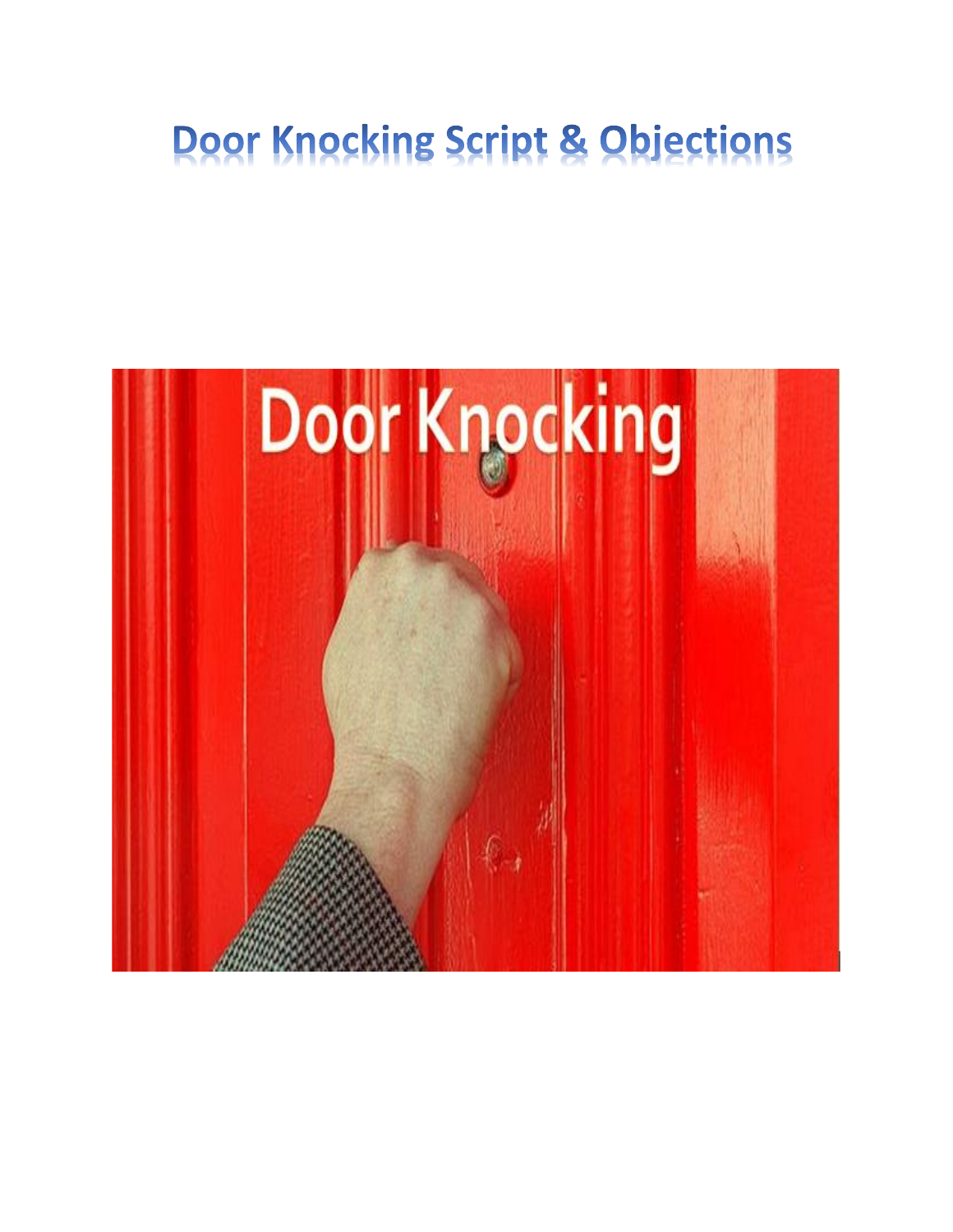# "The Door Knock Script"

**Here is the simplest, most straightforward, and effective door knock script I have ever seen**

"Hi, Mr. Johnson, my name is John Smith and I'm the state licensed agent who oversees your area. I'm here today because you recently sent us this card in the mail.

*<< show the prospect the lead card >>*

You have qualified for these benefits, and I'm here to ensure we complete the enrollment process.

May I come in?"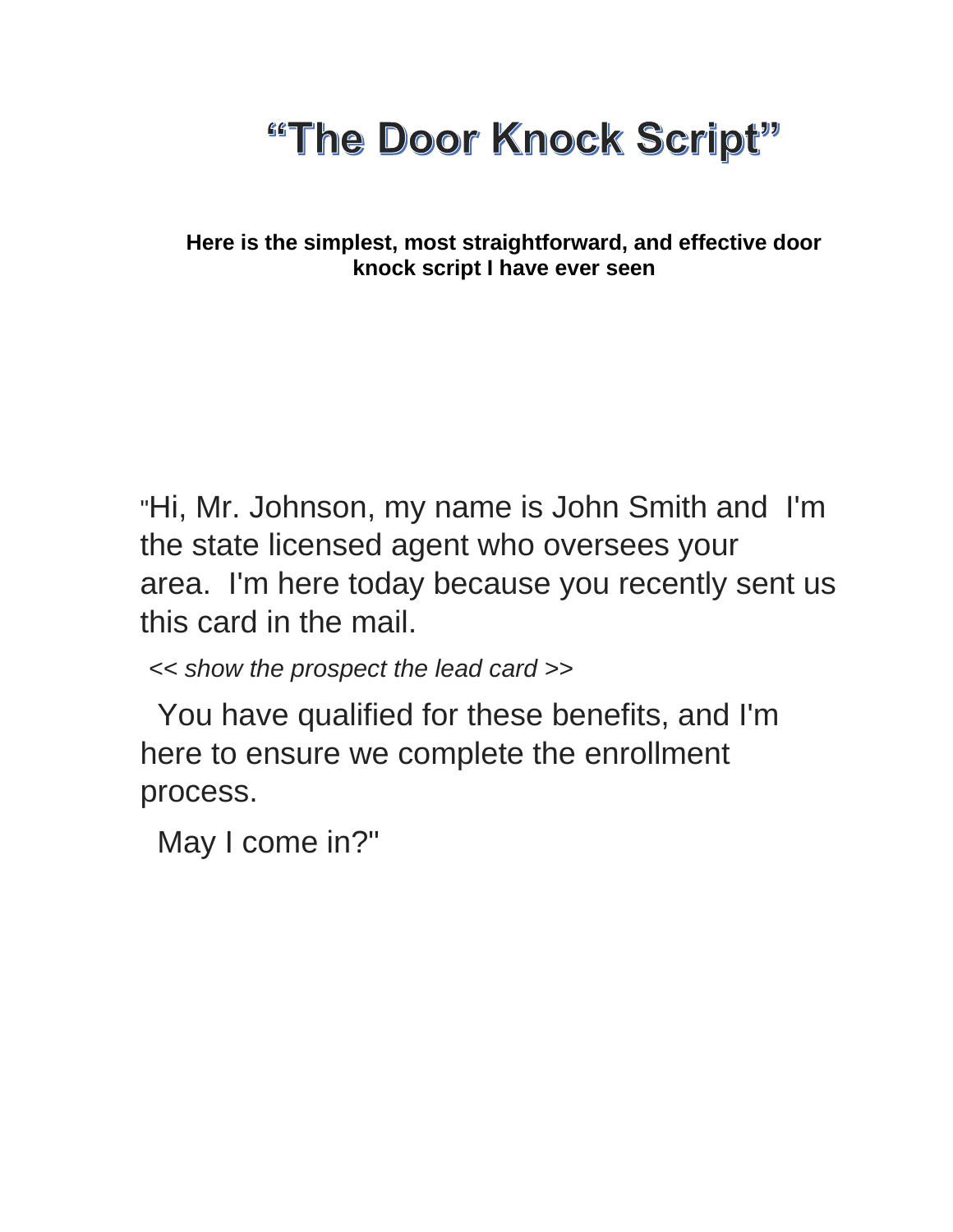#### **WHAT IS THIS CARD ABOUT?**

Mr. & Mrs. Prospect, this card talks about the Social Security Death Benefit along with additional programs that area available for your final expenses. It only takes a few minutes to share with you the information you requested. May I come in, please?

#### **WHAT IS THIS CARD ABOUT?**

Mr. & Mrs. Prospect, most of the folks I speak to tell me the main reason they mailed in the card for info is because they have a concern that they just want to make sure that when they do pass-a-way they are not leaving a financial burden to their family. Was that your concern?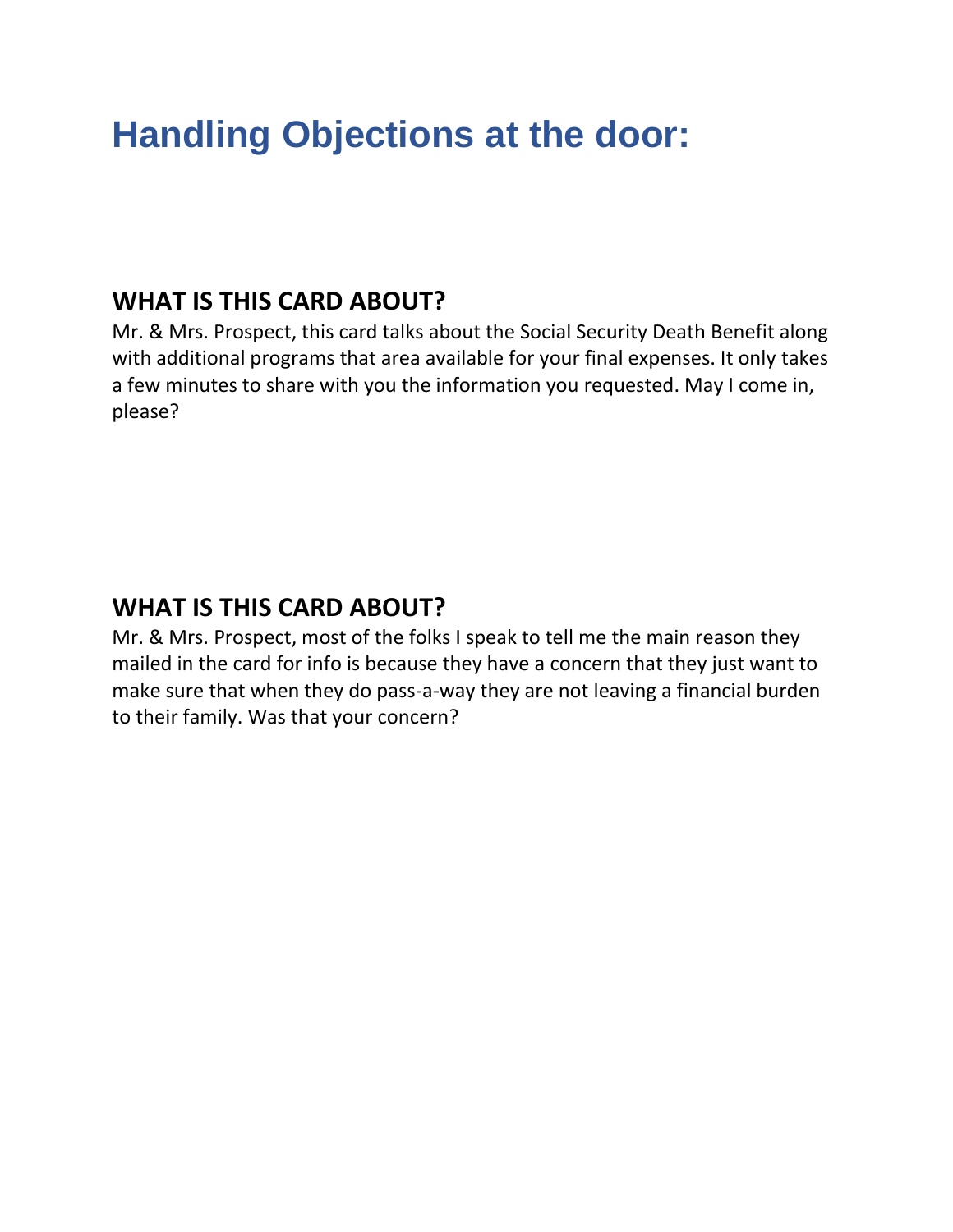#### **I THOUGHT YOU WOULD MAIL ME THE INFORMATION**

Mr. & Mrs. Prospect, we don't send it through the mail because everybody's needs and situations are different. My company believes in old-fashioned personal service. While I'm here it would only take a few minutes to share the information you requested. May I come in please?

### **I THOUGHT YOU WOULD MAIL ME THE INFORMATION**

Mr. & Mrs. Prospect, I wish could, that would make my job a whole lot easier. Mr. Client do you remember the card we sent you, it said you may now qualify for a state regulated program without a physical exam? WFA What that means is we don't need to send out a nurse to draw blood or make you pee in a cup. I am a Sate licensed field underwriter, and it my job to ask you a few health questions and help get you qualified for the best program that meets you needs. May I come in please?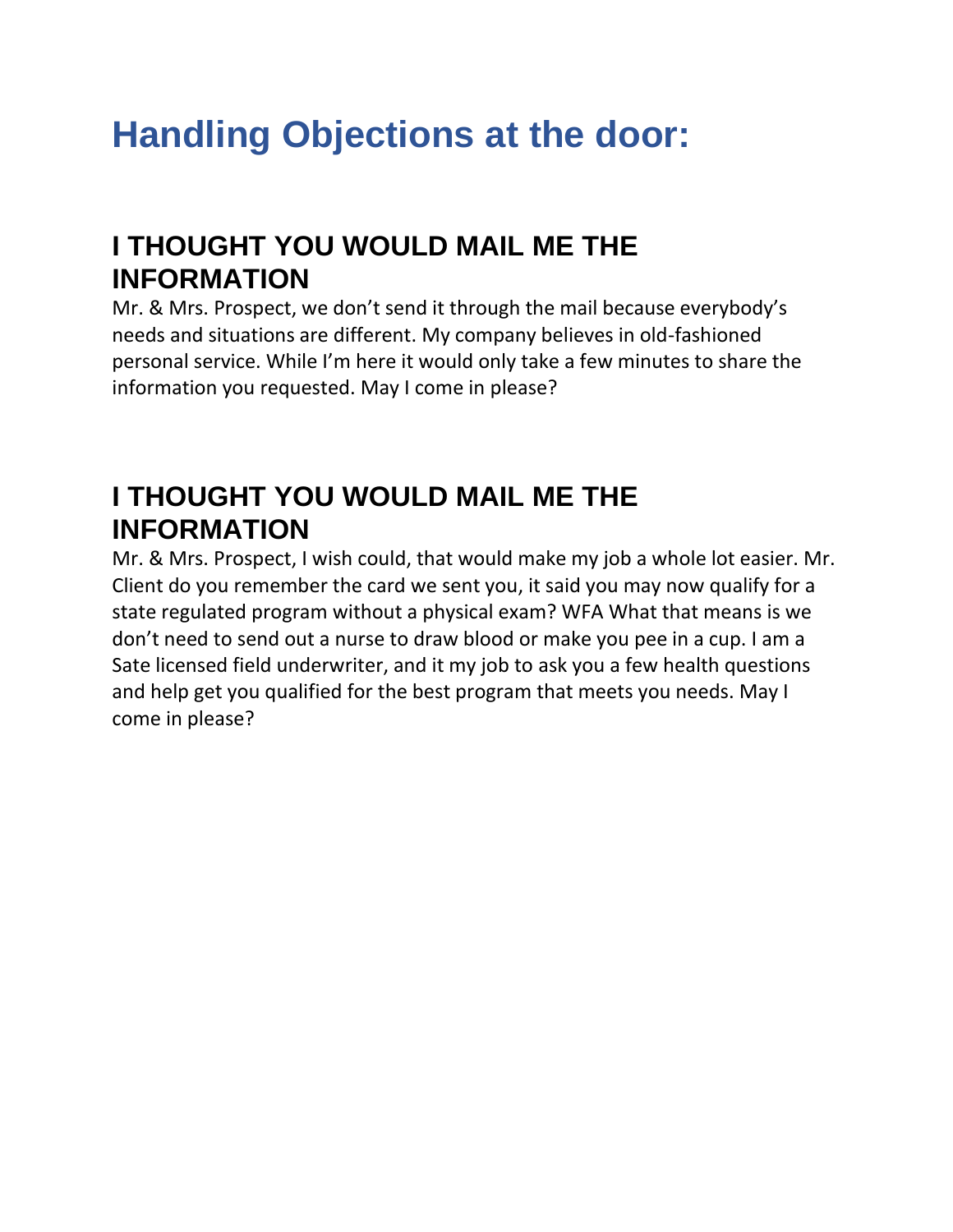#### **COME BACK ANOTHER TIME**

Mr. & Mrs. Prospect, I work the whole State and if I lived in your area I would come back as often as you like, but the enrollment period is when I am in your home or area. It only takes a few minutes, and I think this information is too important to put off. Today is the day. May I come in please?

### **COME BACK ANOTHER TIME**

Mr. & Mrs. Prospect, I understand you are very busy, that's why it's important we meet today. The fact of the matter is I work a five county area and as you can imagine it's very hard for me to come back to an area for just one person. I promise it only take a few minutes for me to show you how the State Regulated programs work and answer all your questions. May I come in please?